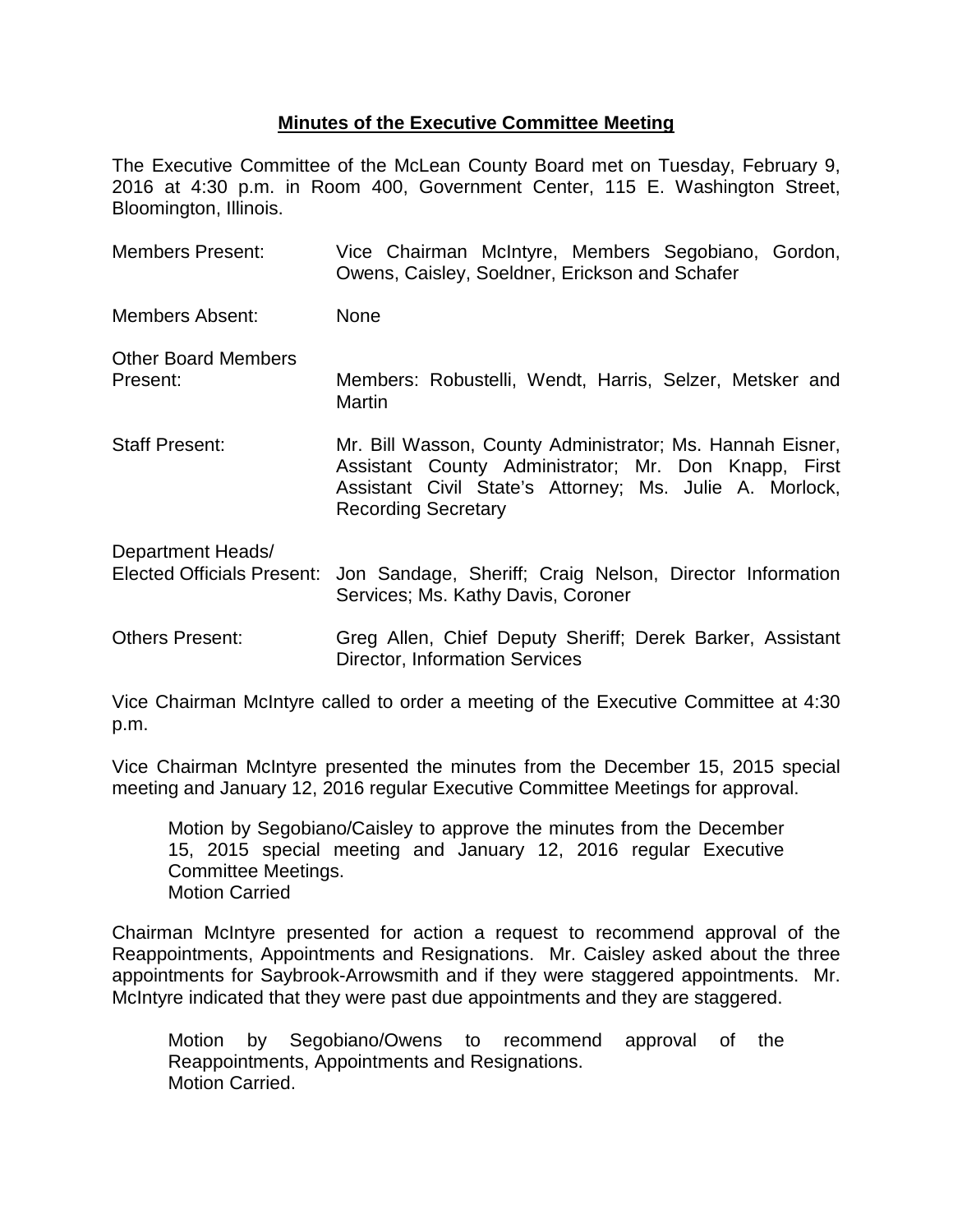Executive Committee Minutes February 9, 2016 Page **2** of **10**

Chairman McIntyre presented for action for Mr. Craig Nelson, Director, Information Technologies a request to purchase a Cisco UCS (Unified Computing System) Server.

Motion by Caisley/Segobiano to recommend approval of the purchase of a Cisco UCS (Unified Computing System) Server by Information Technologies Department. Motion Carried.

Chairman McIntyre presented for action for Mr. Nelson a request to approve the Watts Copy Service Bid for digital copiers.

Motion by Owens/Gordon to recommend approval of the Watts Copy Services Bid for Digital Copiers Motion Carried.

Chairman McIntyre directed the Committee's attention to the General Report from Information Technologies Department in the packet and asked if they had any questions or comments for Mr. Nelson; hearing none, he thanked Mr. Nelson.

Mr. McIntyre stated there would be 5 candidates presenting to the Executive Committee for the McLean County Board District #2 temporary vacancy. He stated they would each have 5 minutes to present, then the Executive Committee would have an opportunity to ask questions and then any other member of the Board would have an opportunity to ask questions. He asked that the Committee members not use their questions as a platform to promote any candidate.

Chairman McIntyre welcomed Ms. Diane Benjamin and told her that she would have 5 minutes to speak and then the members would be allowed to ask questions. Ms. Benjamin proceeded to give personal background information on herself as well as work history including being a retired CPA who has owned her own business for approximately 20 years providing programing services mainly for car dealerships. She stated that she would like to be on the County Board because she feels McLean County has some challenging times ahead because of Mitsubishi closing and State Farm transferring people. She stated that the County has done a good job up to now and she would like to help to see that continue. She indicated that she currently has an active court case against the City of Bloomington to hold them accountable. Chairman Soeldner asked if she had any preference on Committee assignments should she be appointed. Ms. Benjamin indicated that she would be interested in serving on the Finance and Justice Committees. She indicated that she was interested in mental health and the justice system and provided an example of friend who suffered from mental illness and spent time in the justice system. Member Robustelli asked her what she sees as the biggest challenges facing local government and how she would help with those if appointed to the County Board. Ms. Benjamin indicated that controlled spending and taxes are areas of concern for her. She stated that the people are responsible for the success of a community and if you take the money away from them through taxes and fees they don't have it to spend in the community which in turn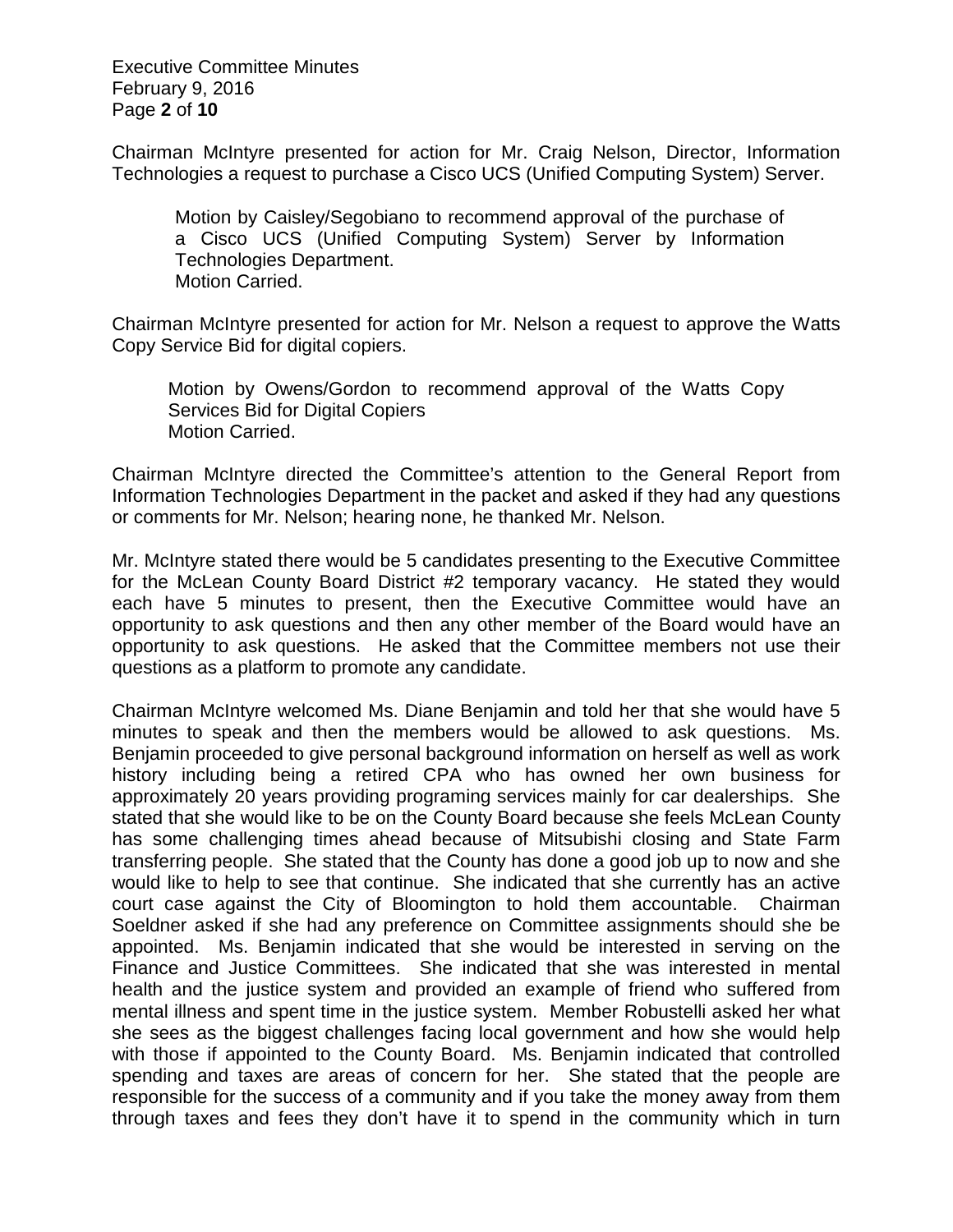Executive Committee Minutes February 9, 2016 Page **3** of **10**

jeopardizes the community, so we need to keep taxes and fees low. Ms. Benjamin asked the Committee to consider the candidate who was not a write-in candidate for the District #2 seat as selecting others would be picking winners and losers. Member Erickson asked her to clarify which applicant was not a write-in candidate. She agreed it was Mr. Steve Simms. Chairman McIntyre thanked her for taking the time to appear before the Committee.

Chairman McIntyre welcomed Mr. Michael Sumner and told him that he would have 5 minutes to speak and then the members would be allowed to ask questions. Mr. Sumner gave background information on himself including his service on the Board of Trustees in the Village of Downs, his work at State Farm as a Business Architect, Senior Internal Auditor and Catastrophe Claims Adjustor. He stated that his work in auditing, risk management and catastrophe response would be beneficial to the Board. Mr. Sumner indicated that as a property owner he has experience in residential and commercial maintenance and improvements and is interested in protecting property rights. Mr. Sumner indicated that he has served as an election judge and a technician setting up polling places which allows him to talk with many constituents. Member Caisley asked what assistance he could give to the Justice Committee as they oversee the Emergency Management System. Mr. Sumner indicated he had worked with a lot of communities and their recovery plans after natural disasters and would be willing to help the Justice Committee become more knowledgeable and encouraged them to go through FEMA training. Mr. Soeldner asked what Committees he might be interested in serving on. Mr. Sumner indicated that he would be interested in serving on the Property and Land Use Committees. Mr. Robustelli asked what he saw as the biggest challenges facing local government and how he would work to resolve them if appointed to the County Board. Mr. Sumner stated that we will see financial challenges locally and we need to be prepared to be self-sufficient and address it line item by line item to come up with a list of items that would help us be more self-sufficient. Mr. Sumner also indicated that another challenge is getting more young people involved in the political process. Chairman McIntyre thanked him for coming and speaking with the Committee.

Chairman McIntyre welcomed Mr. Steven A. Simms and told him that he would have 5 minutes to speak and then the members would be allowed to ask questions. Mr. Simms stated that he served 8 years on the Bloomington City Council in the 1980's and felt this experience would help him as a County Board member. He stated that he has worked 34 years for the Illinois Farm Bureau and spent a lot of time in county communities which gives him good insight on issues that would come before the Board. He also stated that he would be a good choice because he is the neutral choice as he is not a write-in candidate for the District #2 vacancy. Mr. Soeldner asked if there were Committees he would be interested in serving on. Mr. Simms indicated that he would be interested in serving on the Land Use Committee because of his interest in wind farms, livestock farms, subdivision development and the zoning guidelines of McLean County. Mr. Gordon asked Mr. Simms to identify the most important challenges facing local government and how he would be able to help with those issues. Mr. Simms indicated that one challenge is the expansion of the wind farm west of Route 9. He stated that the noise level produced with the new turbines is higher and he would want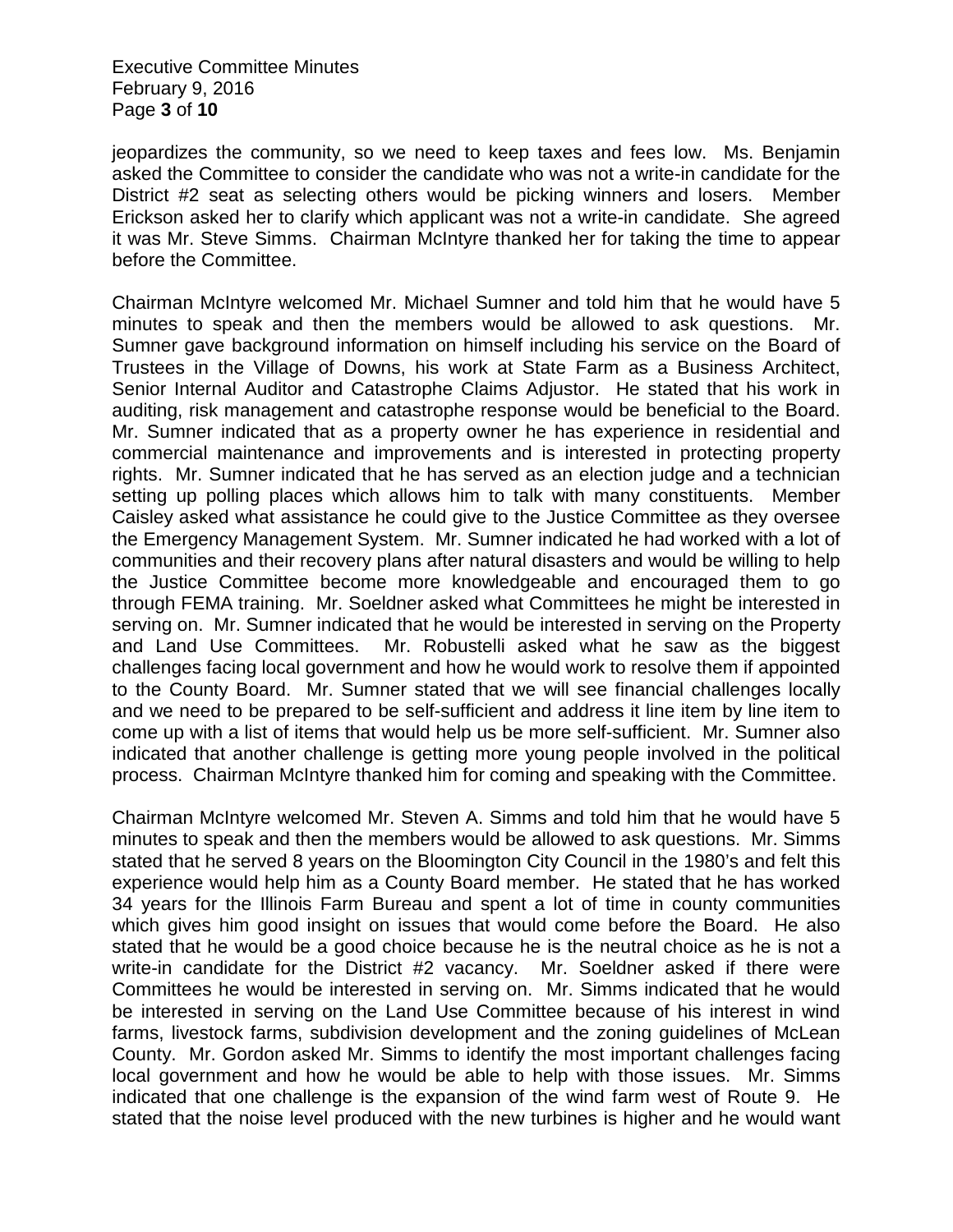Executive Committee Minutes February 9, 2016 Page **4** of **10**

to work to keep the set-back restrictions to assist residents near the turbines with the noise issue. Chairman McIntyre thanked Mr. Simms for coming and speaking before the Committee.

Chairman McIntyre welcomed Mr. Scott Murphy and told him that he would have 5 minutes to speak and then the members would be allowed to ask questions. Mr. Murphy proceeded to give background on his family and work experience including being an active farmer and business owner. He stated that his experience has taught him to be fiscally responsible and that the County Board has done a good job and with difficult times ahead we would need to continue to be fiscally responsible. He stated that he would be able to bring global business, agricultural and social service board experience with him to the Board. He stated that he is a life-long resident of McLean County and is vested in the County. He stated he would come to the Board with the goal of leaving for the next generation a solid, sustainable Board and County just like the Board members who came before us. Mr. Soeldner asked him what Committees he would be interested in serving on. Mr. Murphy indicated that he would be interested in serving on the Health and Justice Committees. Member Schafer asked about the society of explosive engineers. Mr. Murphy indicated that he worked for Donovan's Dynamite as a scuba diver and during that time he got his explosive license and became a member of the society and has maintained the membership. Member Caisley asked what he felt he could bring to the Board as an active farmer in the community. Mr. Murphy stated that while he could not speak for all farmers but he feels he understands the concerns that farmers have. He stated that farmers may have a different perspective on an issue than someone who lives in town and he would be able to give that perspective. Mr. Segobiano asked about his commitment to attending Board and Committee meetings. Mr. Murphy stated that he is committed to serve the people in the district and to serve them he needs to attend the meetings and get the work done, so he is committed to being there. Mr. Robustelli asked what he felt the biggest challenges facing local governments are and how he would use his position on the Board to address those challenges. Mr. Murphy stated that Mitsubishi has closed, State Farm is not expanding brick and mortor in Bloomington Normal, there are declining agricultural prices and the State is out of money so there are several challenges facing us. He stated that we have been fairly recession proof but with these challenges we will need to work to keep the County fiscally sound and my perspective as an entrepreneur and farmer would be beneficial. Chairman McIntyre thanked Mr. Murphy for coming and talking with the Committee.

Chairman McIntyre welcomed Mr. Garth Nicholas and told him that he would have 5 minutes to speak and then the members would be allowed to ask questions. Mr. Nicholas gave personal background and work background including being the current owner of Nicholas Consulting which provides business and technology consulting services and serving as CFO/Treasurer of New Wave Net Corp., which is a rural ISP that provides wireless broadband services in 10 counties in central Illinois. He stated that this would be his first venture into local politics. He stated that he takes yearly trips to Washington D.C. to lobby with the industry trade organization he belongs to as a wireless IP company. He stated that County Boards in the past have done a good job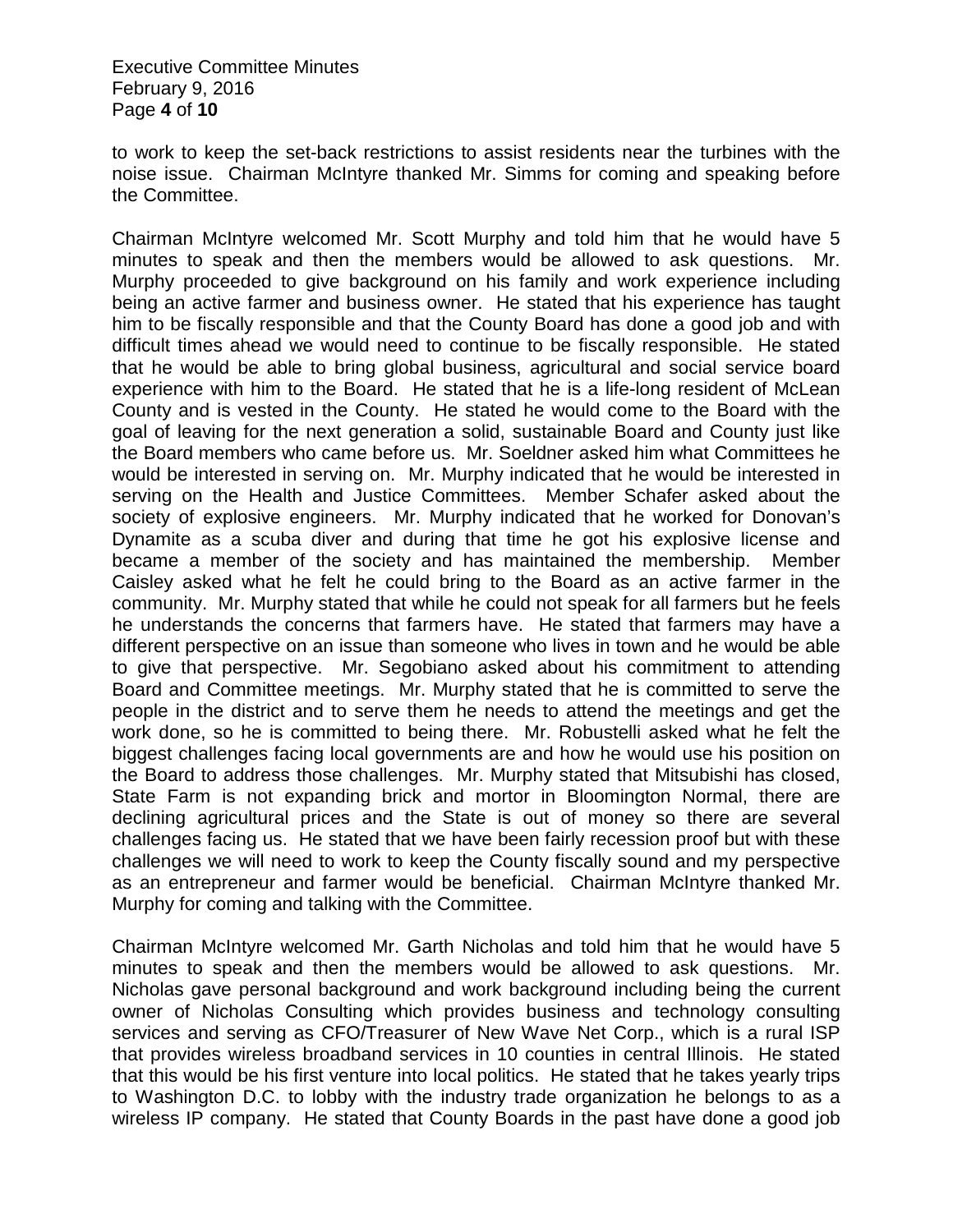Executive Committee Minutes February 9, 2016 Page **5** of **10**

as steward of the tax payers' money and providing a wide range of services that not all counties have. He stated that the next decade will be challenging because both the federal and state levels are working at large deficits, so McLean County needs to become more self-sufficient to continue to provide the services that we have. He stated that he felt with his education and work experience he could help with budgeting and finding new sources of revenue. Mr. Soeldner asked if he had any particular Committees he would be interested in serving on. Mr. Nicholas indicated he would be interested in serving on the Finance and Justice Committees. Mr. Robustelli asked what he sees as the biggest challenges for local governments and how he would use his position on County Board to address those challenges. Mr. Nicholas stated that he would work to continue to maintain the low property tax rate and keep the valuable services that we provide that other counties do not provide. Member Caisley asked what assistance he could offer with his background in data processing in evaluating and further developing our data processing systems. Mr. Nicholas stated that he would be willing to sit down with Mr. Nelson. Chairman McIntyre thanked Mr. Nicholas for coming and speaking with the Committee.

Chairman McIntyre let the Committee know that he had taken the time to interview each of the candidates in his office this past Friday. He indicated that he would contact all Board members individually in the next few days to get their input on the applicants.

Mr. Owens asked if we had verified that all candidates met the requirements including party. Mr. Knapp stated that the voting records would be provided to Chairman McIntyre. Mr. Erickson asked him to confirm that it was as statutory requirement that they be of the same party as the person resigning. Mr. Knapp confirmed that it was a requirement that they must be from the same party.

Chairman McIntyre as Chairman of the Rules Subcommittee presented for action a request to approve an Amendment to Chapter 20 of the McLean County Code, McLean County Rules.

Motion by Gordon/Schafer to recommend approval of an Amendment to Chapter 20 of the McLean County Code, McLean County Rules. Motion Carried.

Chairman Caisley presented for action a request to approve Ray O'Herron's bid for Uniforms and Equipment through the Sheriff's Department.

Motion by Caisley/Owens to recommend approval of Ray O'Herron's bid for Uniforms and Equipment through the Sheriff's Department. Motion Carried.

Chairman Caisley presented for action a request to approve an Emergency Appropriation Ordinance amending the McLean County Fiscal Year 2016 Combined Annual appropriation and Budget Ordinance for the Children's Advocacy Center Program.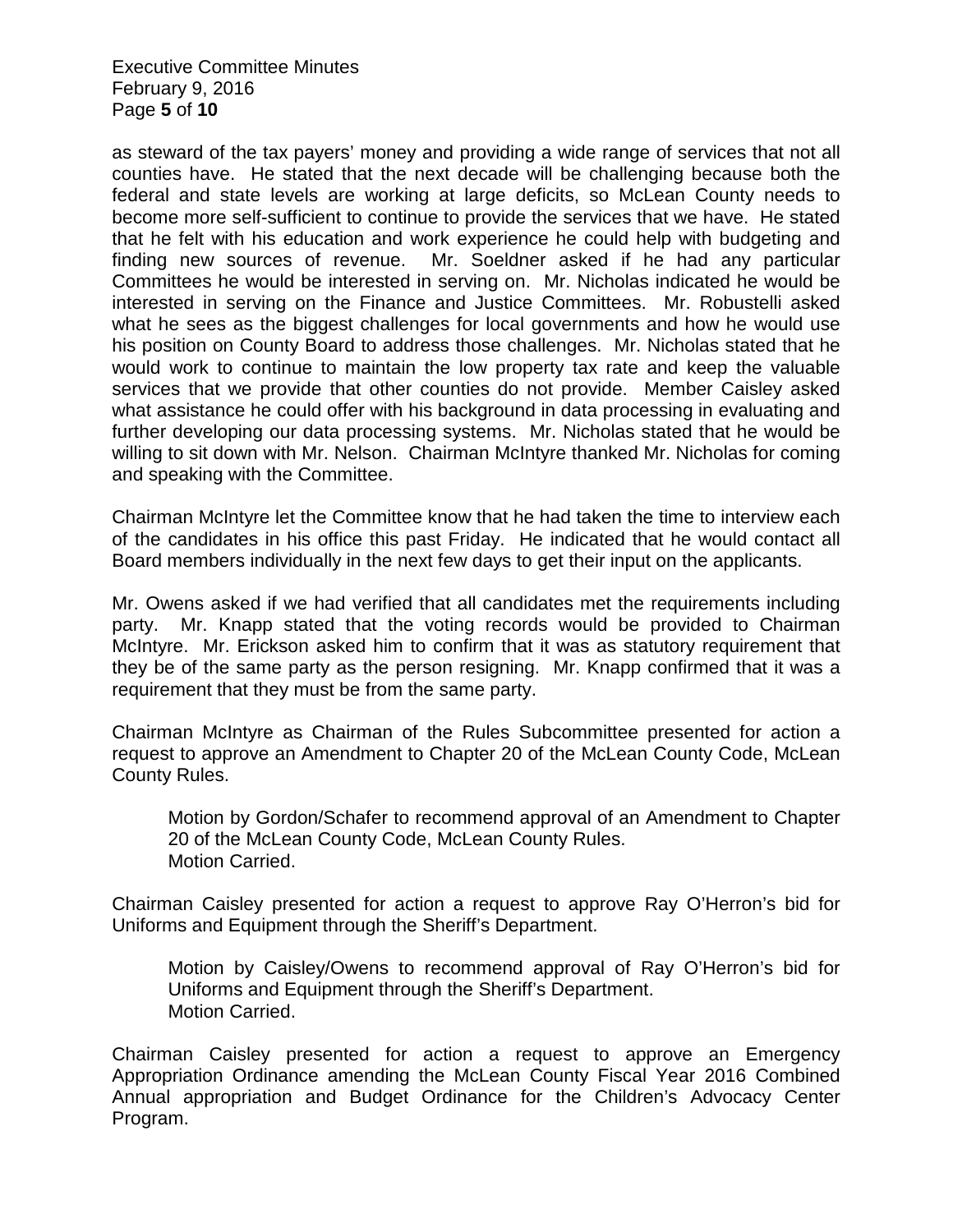Motion by Caisley/Soeldner to recommend approval of an Emergency Appropriation Ordinance amending the McLean County Fiscal Year 2016 Combined Annual Appropriation and Budget Ordinance for the Children's Advocacy Center Program. Motion Carried.

Chairman Caisley indicated they would have one other item to be presented to the Board next week. Chairman McIntyre asked if the Committee had any questions for Chairman Caisley; hearing none he moved on to the Finance Committee.

Chairman Owens of the Finance Committee presented for action a request to approve an Emergency Appropriation Ordinance Amending the McLean County Fiscal Year 2015 Combined Annual Appropriation and Budget Ordinance for Animal Control General Fund 0001, Department 0032. – Animal Control.

Motion by Owens/Caisley to recommend approval of an Emergency Appropriation Ordinance Amending the McLean County Fiscal Year 2015 Combined Annual Appropriation and Budget Ordinance for Animal Control General Fund 0001, Department 0032. Motion Carried.

Chairman Owens presented for action a request to approve as a set a three year agreement with the Town of Normal and the County of McLean for Animal Control Services and a three year agreement with the Town of Normal and the County of McLean for Animal Control Warden Services through the Animal Control Department.

Motion by Owens/Segobiano to recommend approval as a set a three year agreement with the Town of Normal and the County of McLean for Animal Control Services and a three year agreement with the Town of Normal and the County of McLean for Animal Control Warden Services. Motion Carried.

Chairman Owens presented for action a request to approve the proposed Insurance Program for Policy Year 2016 through the Risk Management Department

Motion Owens/Segobiano to recommend approval of the proposed Insurance Program for Policy Year 2016. Motion Carried.

Chairman Owens presented for action a request to approve the Employee Wellness Program Budget through the Health Department.

Motion by Owens/Gordon to recommend approval of the Employee Wellness Program Budget through the Health Department. Motion Carried.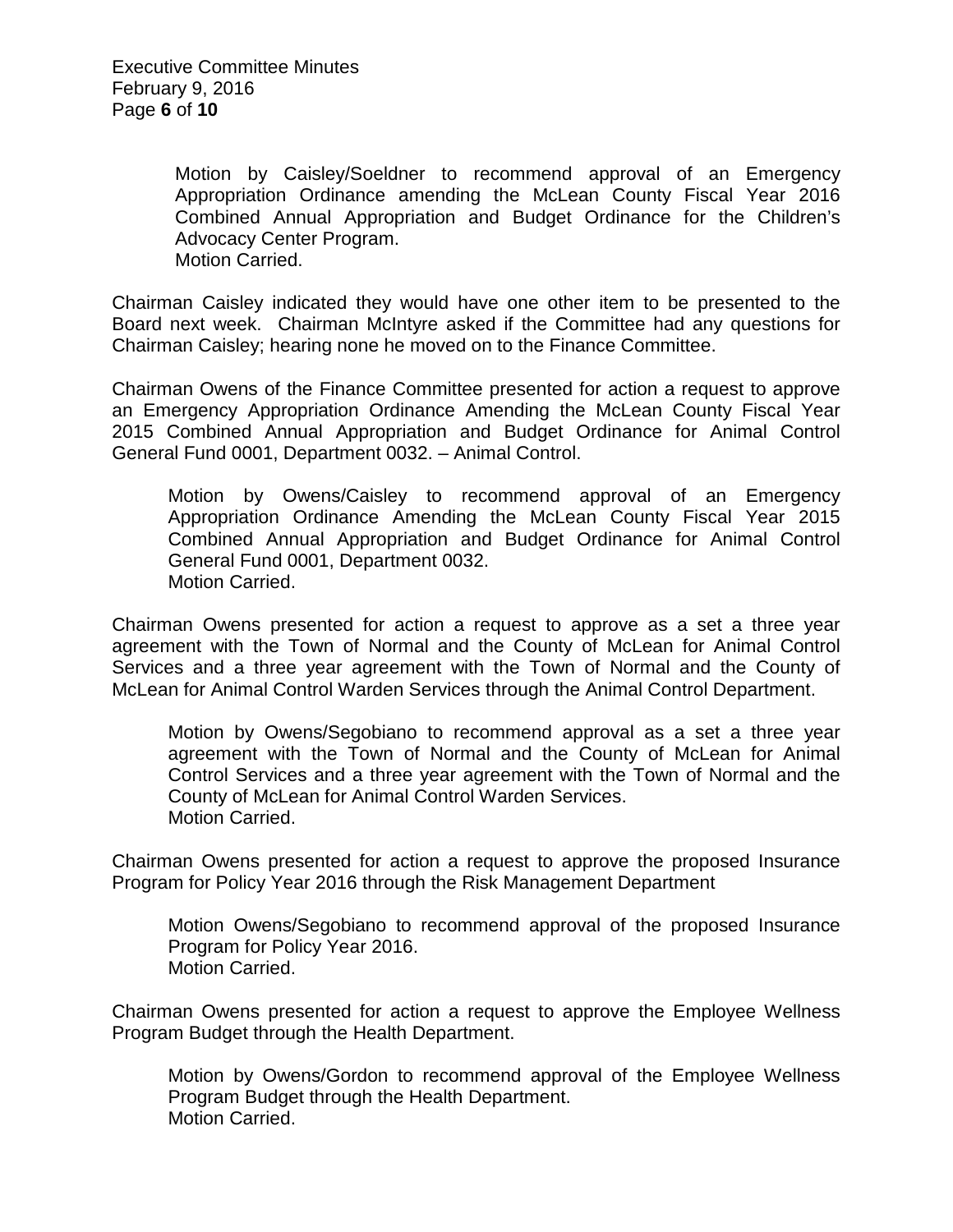Executive Committee Minutes February 9, 2016 Page **7** of **10**

Chairman Owens presented for action a request to approve an Ordinance Transferring Monies from the County General Fund 0001 to Children's Advocacy Center Fund 0129 and Tort Judgment Fund 0135, Fiscal Year 2016.

Motion by Owens/Caisley to recommend approval of an Ordinance Transferring Monies from the County General Fund 0001 to Children's Advocacy Center Fund 0129 and Tort Judgment Fund 0135, Fiscal Year 2016. Motion Carried.

Chairman Owens presented for action a request to approve a Resolution Transferring Monies from the Working Cash Fund 0002 to the F.I.C.A./Social Security Fund 0130 and the IMRF Fund 0131, Fiscal Year 2016. Mr. Wasson noted a Scribner's error in the amounts as asked that they be changed to correctly add up to the amount of \$750,000 already included in the resolution.

Motion by Owens/Gordon to recommend approval of a Resolution, as corrected, Transferring Monies from the Working Cash Fund 0002 to the F.I.C.A./Social Security Fund 0130 and the IMRF Fund 0131, Fiscal Year 2016. Motion Carried.

Chairman Owens presented for action a request to approve an Ordinance Transferring Monies from the Health Department Fund 0112 to the Persons with Developmental Disabilities Fund 0110, Fiscal Year 2016.

Motion by Owens/Caisley to recommend approval of an Ordinance Transferring Monies from the Health Department Fund 0112 to the Persons with Developmental Disabilities Fund 0110, Fiscal Year 2016. Motion Carried.

Chairman Owens indicated that other items would be presented to the Board next week. Chairman McIntyre asked if there were any questions for Mr. Owens or the Finance Committee; hearing none, he thanked Mr. Owens.

Mr. McIntyre as Chairman of the Health Committee stated that the Health Committee had no action items or items for information for the Committee. He asked the Committee if they had any questions regarding the Health Committee; hearing none, he moved on to Chairman Gordon and the Land Use and Development Committee.

Mr. George Gordon, Chairman of the Land Use and Development Committee, stated that the Land Use and Development Committee had nothing to present for action today. Chairman McIntyre asked if anyone had any questions or comments for Chairman Gordon or the Land Use Committee; hearing none he moved on to Chairman Soeldner of the Transportation Committee.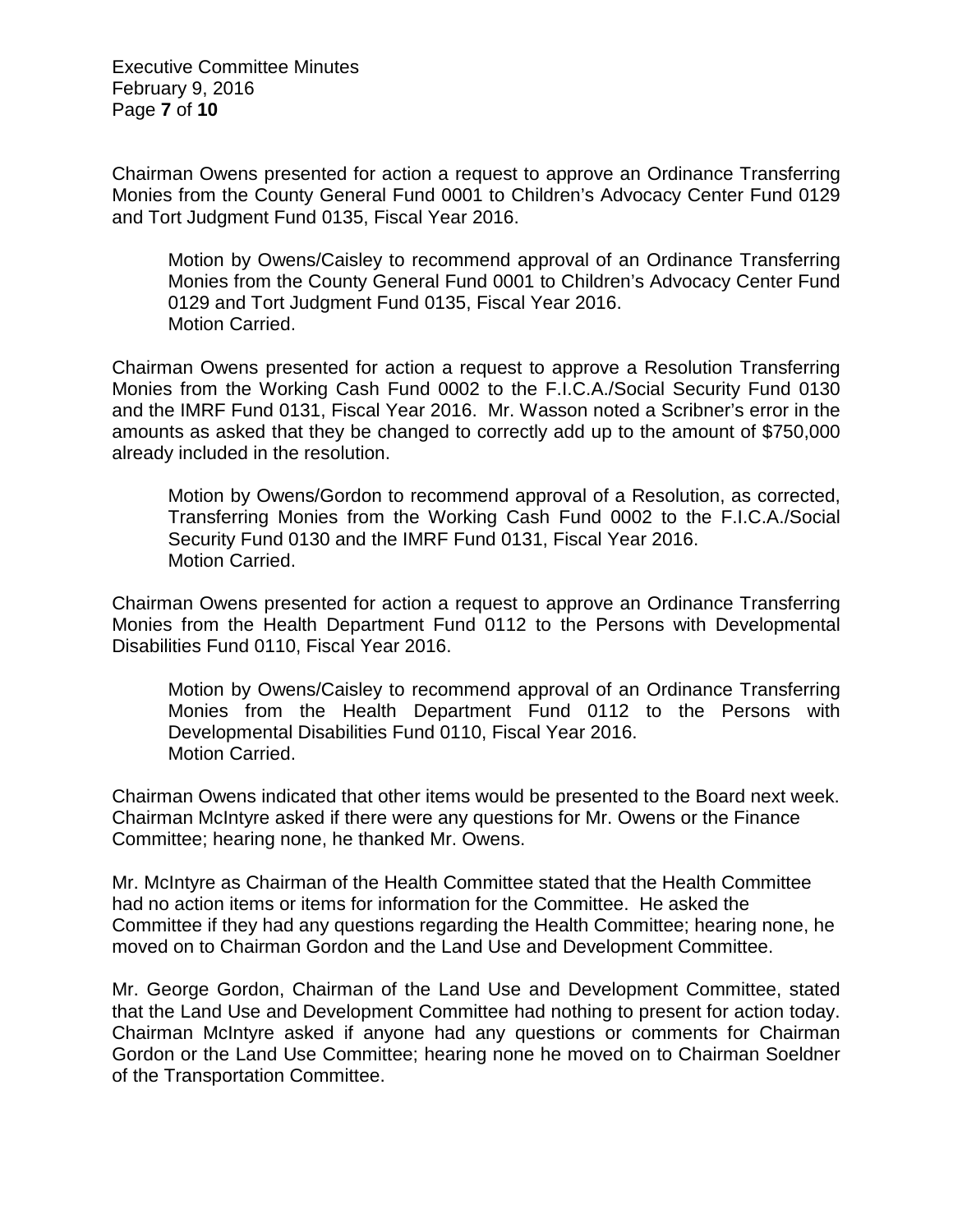Executive Committee Minutes February 9, 2016 Page **8** of **10**

Mr. Jim Soeldner, Chairman of Transportation Committee presented for action a request to approve an Emergency Appropriation Ordinance Amending the McLean County Fiscal Year 2015 Combined Annual Appropriation and Budget Ordinance for the McLean County Highway Fund 0120, Department 0055.

Motion by Soeldner/Segobiano to recommend approval an Emergency Appropriation Ordinance Amending the McLean County Fiscal Year 2015 Combined Annual Appropriation and Budget Ordinance for McLean County Highway Fund 0120, Department 0055. Motion Carried.

Mr. Soeldner indicated that they would have several items to be presented to the Board next week. Chairman McIntyre asked if there were any questions for Chairman Soeldner of the Transportation Committee; hearing none, he moved on to Chairman Segobiano of the Property Committee.

Mr. Paul Segobiano, Chairman of the Property Committee presented for action a request to approve an Emergency Appropriation Ordinance amending the McLean County Fiscal Year 2016 Combined Annual Appropriation and Budget Ordinance for Parks & Recreation General Fund 0001, Department 0040.

Motion by Segobiano/Owens to recommend approval of an Emergency Appropriation Ordinance amending the McLean County Fiscal Year 2016 Combined Annual Appropriation and Budget Ordinance for Parks & Recreation General Fund 0001, Department 0040. Motion Carried.

Chairman McIntyre asked if there were any questions of Mr. Segobiano or the Property Committee; hearing none he moved on to Mr. Wasson and the report of the County Administrator.

Mr. Wasson, County Administrator, presented for action a request to approve an Intergovernmental Revenue Sharing Agreement between the County of McLean, the City of Bloomington, and the Town of Normal. He explained that this Intergovernmental Agreement would recognize the Home Rule sales tax revenue to be used in the construction and expansion of the jail facilities with the goal of improving services to special populations and providing additional services for mental health both within the justice system and in the community.

Motion by Schafer/Segobiano to recommend approval of an Intergovernmental Revenue Sharing Agreement between the County of McLean, the City of Bloomington, and the Town of Normal. Motion Carried.

Mr. Wasson presented for action a request to approve a Resolution of the McLean County Board adopting the 2016 Legislative Program for McLean County. Mr. Wasson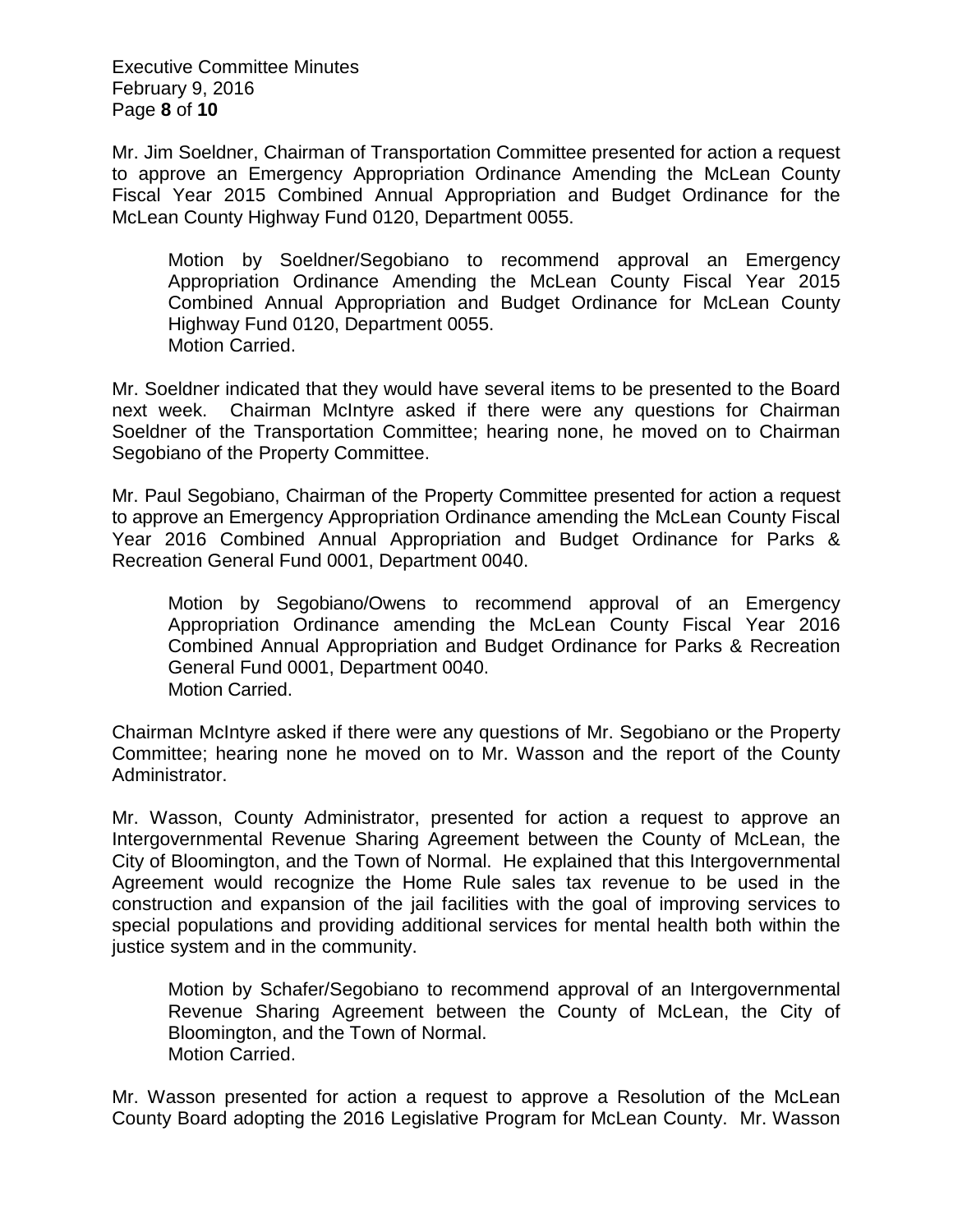Executive Committee Minutes February 9, 2016 Page **9** of **10**

stated that annually we put together a program that hopefully identifies and addressees the legislative issues that have been brought up in the Committees in the last year. Mr. Wasson went on to summarize goals of the policy. Mr. Segobiano asked Mr. Wasson to clarify the benefits the constituents of the County receive from having a lobbyist in Springfield. Mr. Wasson stated that the last few years it has been more of a defensive strategy as we work to be informed about legislation that comes quickly that may have negative impacts on county government and then try to reach out to our legislator to tell them of our opposition. He stated that there have been some proactive things accomplished and provided examples of the E911 funding mechanism resolution and an electronics recycling resolution. Mr. Wasson concluded by stating that he felt there was value in having this agreement in place.

Motion by Owens/Caisley to recommend approval of a Resolution of the McLean County Board adopting the 2016 Legislative Program for McLean County. Motion Carried.

Mr. Wasson presented his report on recent employment activities. Chairman McIntyre asked if there were any questions for Mr. Wasson. Hearing none; Chairman McIntyre asked for a motion to move into executive session pursuant to 5 ILCS 120/2(c)(21) to discuss of minutes of meetings lawfully closed under this Act, whether or purposes of approval by the body of the minutes or semi-annual review of the minutes as mandated by Section 2.06.

Motion by Erickson/Owens to move into executive session pursuant to 5 ILCS 120/2(c)(21) to discuss of minutes of meetings lawfully closed under this Act, whether or purposes of approval by the body of the minutes or semi-annual review of the minutes as mandated by Section 2.06. Motion Carried.

The Executive Committee entered into executive session at 5:37 p.m. The Executive Committee entered into open session at 5:52 p.m.

Chairman McIntyre read into the record under Other Business a letter from Mr. Paul Finch resigning his seat in District #6 effective immediately due to acceptance of a job in Madison, Wisconsin. Mr. McIntyre indicated that he would make a formal announcement at the County Board next week.

Chairman McIntyre presented for payment the bills in the amount of \$354,198.56.